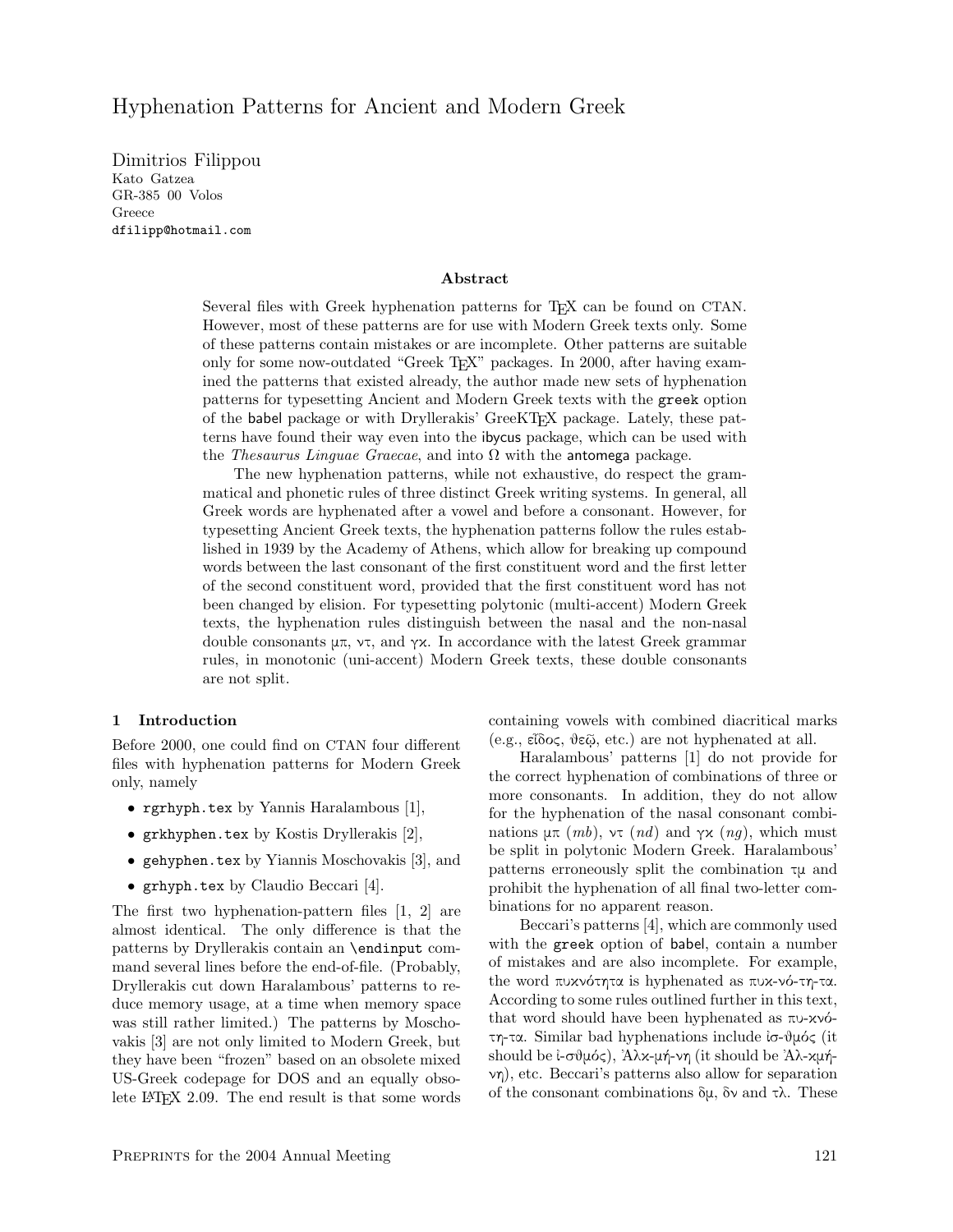combinations should not be split, because one can find some Ancient Greek words that start with such combinations (δμώς, δνοφερός, τλημωσύνη).

In 2000, while typesetting a large volume in polytonic Modern Greek, the author of the present article noticed the mishaps in Beccari's hyphenation patterns and the inadequacy of all other Greek hyphenation patterns. He noticed also that hyphenation patterns for Ancient Greek, although they had been discussed by Haralambous back in 1992 [5], were not available at all in the public domain. That was the incentive for the author to revise the existing hyphenation patterns for Modern Greek and to provide in the public domain a set of hyphenation patterns for Ancient Greek.

The author has already presented these patterns in the newsletter of the Greek TFX Friends [6, 7], but this communication is the first (and long overdue) presentation of the patterns to the global TEX community. The patterns were created for the 1988 de facto Levy Greek encoding [8], which later became the Local Greek (LGR) encoding.

### 2 Creation of Patterns

One way to produce hyphenation patterns is by using PATGEN [9]. PATGEN scans a given database with hyphenated words and prepares a set of hyphenation patterns based on observations the programme has made. Another way of using PATGEN is modular [10]: first one creates a limited set of hyphenated words, then runs PATGEN on these words, checks the produced hyphenation patterns and expands the list of hyphenated words with those words that were badly hyphenated. The whole cycle create word list–run PATGEN–check bad hyphenations–expand word list is repeated until an acceptable set of hyphenation patterns is produced. To the author's knowledge, an electronic dictionary with hyphenated words does not exist for Greek. Given the excessive morphology of the Greek words, even the modular use of PATGEN would be a daunting task. A less time-consuming effort is the translation of the simple grammatical rules for the hyphenation of Greek into patterns for the TFX machine as it has already been done  $[1, 3, 4]$ . This is the solution chosen also by the author of the present article.

Each language has its rules and exceptions that must be duly respected. It is not rare for one language to have different hyphenation rules for different dialects, or to have different hyphenation rules for texts written in different eras. The best-known example is English, where some words are hyphenated differently depending on the continent (e.g., pre-face in British English and pref-ace in American English).

In the case of Greek, one has to distinguish grossly—between three "dialects" that demand separate sets of hyphenation patterns:

- 1. Ancient Greek and old-style literate Modern Greek (katharevousa),
- 2. polytonic Modern Greek, and
- 3. monotonic Modern Greek.

Ancient Greek is considered essentially every text that has been written in Greek from Homeric times (8th century B.C.) to about the end of the Byzantine Empire (15th century A.D.). Katharevousa (literally, the purifying is a formal written language (almost never spoken) conceived by Greek scholars in the period of the Enlightenment as a way to purify Modern Greek from foreign influences. It was used in Greek literature of the 19th and early 20th century, and by the Greek state from its creation in 1827 until 1976. It is still used by the Greek Orthodox Church.

Polytonic and monotonic Modern Greek are essentially the same language. The only difference is that polytonic (literally, multi-accent) Modern Greek uses all accents, breathings and diacritics of Ancient Greek and katharevousa, while monotonic (literally, uni-accent) Modern Greek, which was adopted officially in Greece in 1982, has just one accent mark (much to the dismay of some classicists).

The hyphenation rules for Ancient Greek and katharevousa have special provisos for compound words [11]. The hyphenation rules for polytonic Modern Greek make a distinction between nasal  $\mu\pi$ , ντ and γκ (pronounced as mb, nd and ng respectively) and non-nasal  $\mu$ π, ντ and γκ (pronounced as b, d and g) [12]. The hyphenation rules for monotonic Modern Greek do not distinguish between nasal and non-nasal  $\mu\pi$ , ντ and γκ, nor do they make any special demand for compound words [13].

## 2.1 Patterns for Modern Greek

## 2.1.1 Monotonic Texts

The grammatical rules for the hyphenation of monotonic Modern Greek [13] and the corresponding hyphenation patterns are the following:

1. One consonant between two vowels always remains together with the second vowel. This rule can be seen slightly differently: a word is hyphened after each vowel, for example, τη-lε-όρα-ση. With the Levy character encoding [8], the corresponding hyphenation patterns are: a1 e1 h1 i1 o1 u1 w1.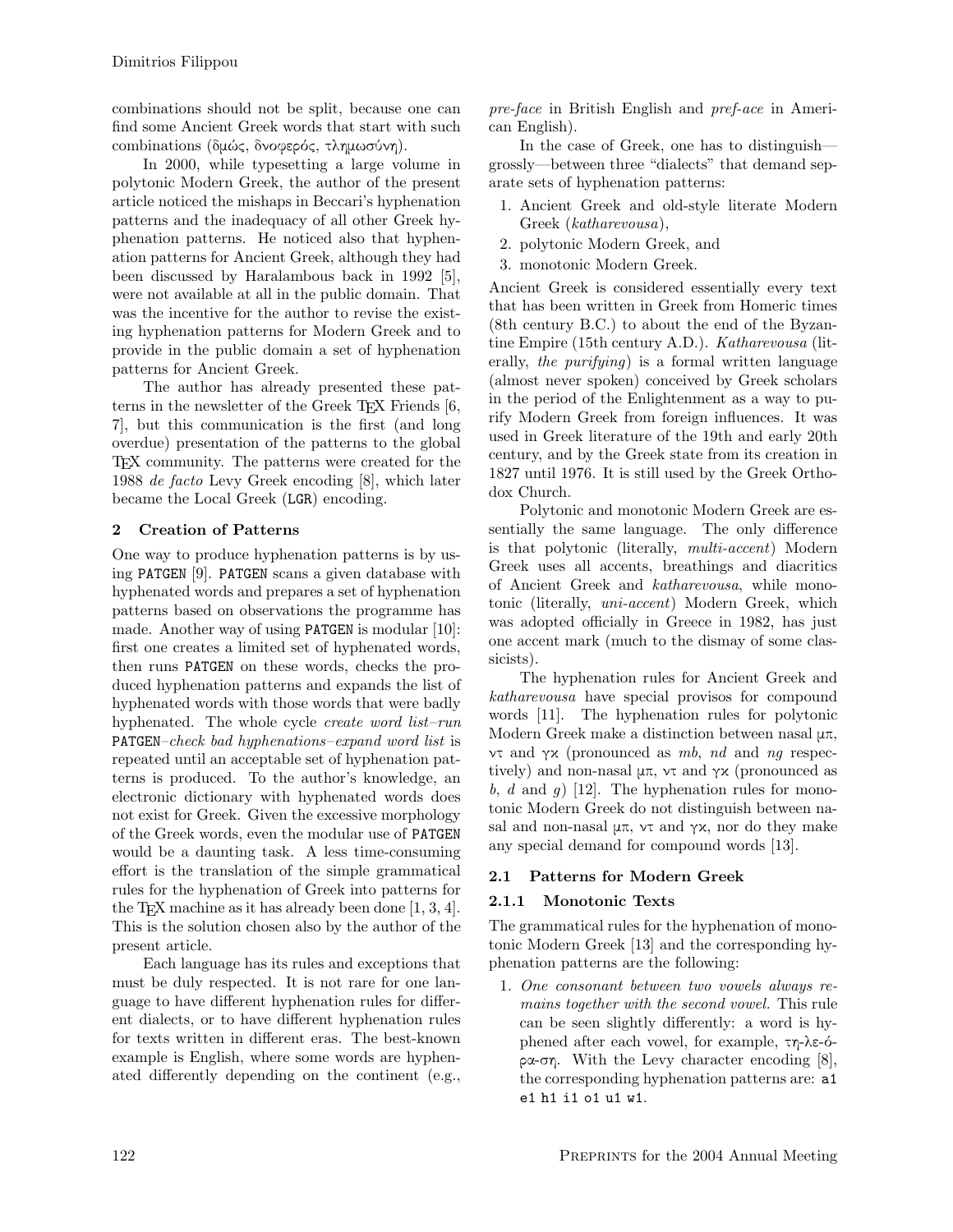- 2. Double vowels (diphthongs in Ancient Greek) that are pronounced as one are not hyphenated. Hence the double vowels αι, αί, αυ, etc. should not be split apart. The corresponding hyphenation patterns are:  $a2i a2'i a2u \ldots u2i u2'i$ . However, when the first vowel is accented, the two vowels are to be pronounced separately and they can be hyphenated. Hence, we include some exceptions: 'a3u 'e3u 'o3u 'u3i.
- 3. Semi-vowels are not hyphenated. Vowels, simple and double, that are usually pronounced as i are sometimes semi-vowels, i.e., they are not pronounced totally separately from the preceding or following vowel. Hence some vowel combinations involving semi-vowel sounds  $(i)$ should not be split apart. The most common semi-vowel combinations are: *aj* (νε-ράι-δα), *ej* (ζεϊ-μπέ-κης) and *oj* (κο-ρόι-δο) when they are accented on the first vowel or when they are not accented at all, and the combinations  $ja$  (διαβάζω), je (ε-λιές) and jo (Μα-ριώ) when they are accented on the second vowel or when they are not accented at all. The resulting hyphenation patterns are:  $a2h a2''i... i2a i2'a...$ u2w u2'w. Some notable exceptions are: 'a3h . . . 'u3w.

It is worth noting that there is an inherent difficulty in distinguishing between vowels and semi-vowels. Sometimes, two words are written the same, but they are pronounced with or without a semi-vowel, thus completely changing their meaning, e.g., δό-lια (the adjective devious in feminine singular) and  $\delta$ ό-λι-α (the adverb deviously). Distinguishing between a semi-vowel and a true vowel is very difficult and requires textual analysis [14]. For the purpose of TEX, all such suspicious semi-vowel combinations are treated as semi-vowels. The end result is that the word απόηχοc will be hyphenated as α-πόη-χοc. But it is better seeing some words hyphenated with one less syllable, than seeing extra syllables in other words, e.g., βόη-θα Πα-να-γι-ά! (Apparently, Liang took the same approach, disallowing some valid hyphenations for the sake of forbidding definitely invalid ones [15].)

- 4. Single or double consonants at the end or the beginning of a word do not constitute separate syllables. The corresponding patterns are  $4b$ .  $4g. \ldots 4y.$ ,  $.b4. g4 \ldots 1y4.$  To these patterns, one must add some other ones for the case of elision:  $4b'$ '  $4g'$ ' ...  $4y'$ '.
- 5. Double consonants are hyphenated. The patterns for this rule are: 4b1b 4g1g . . . 4q1q 4y1y.

6. Consonant combinations that cannot be found at the beginning of Greek words must be split after the first consonant The patterns are: 4b1z  $4b1j...4y1f4y1q.$  No distinction is made between nasal and non-nasal  $\mu\pi$  (mb/b), ντ (nd/ d) and γκ  $(nq/q)$ ; these consonant combinations are not to be split. However, some other patterns are inserted to deal with some thorny combinations of three or more consonants:

| 4r5g2m | έρ-γμα (Anc. Gr.) |
|--------|-------------------|
| tz2m   | μάνα-τζμεντ       |
| 4r5i2m | πορ-θμός          |
|        |                   |
| 4m5y2t | λάμ-ψτε           |
| 4g1kt  | ελεγ-κτής         |
| 4n1tz  | νεραν-τζιά        |
| 4n1ts  | βιολον-τσέλο      |
|        |                   |

More patterns could have been inserted here to deal with non-Greek proper names with sequences of three or more consonants transliterated into Greek. For example, the pattern 4r5l2s could have been added to hyphenate the transliterated name Carlson as Κάρ-λσον and not as Κάρl-σον (the latter is not allowed according to Greek grammar rules). However, the number of such words is infinite and the effort most likely worthless.

- 7. Two or more consonants at the end of a word do not constitute separate syllables. Such endings are mostly found in Ancient Greek words, or words of non-Greek origin which have became part of the Modern Greek vocabulary: 4kl. (πι-νάκl) . . . 4nc. (él-µινc, Anc. Gr.) . . . Such words can be found easily in reverse dictionaries of Modern Greek [16].
- 8. Combinations of double consonants are separated. These are some rare combinations of non-nasal  $\mu\pi$  with ντ and/or γx in words of non-Greek origin which are now part of the Modern Greek vocabulary, e.g., 4mp1nt (ροµπ-ντεσάµπρ  $=$  robe-de-chambre).

### 2.1.2 Polytonic Texts

The hyphenation rules that apply to monotonic Modern Greek texts apply also to polytonic Modern Greek texts. Of course, the patterns for polytonic Modern Greek had to be expanded to include all possible combinations of vowel and diacritic (breathing, accent and/or iota subscript).

As mentioned above, polytonic Modern Greek has another notable difference in hyphenation: The nasal μπ, ντ and γκ, which are pronounced as mb, nd and ng respectively, are to be separated. On the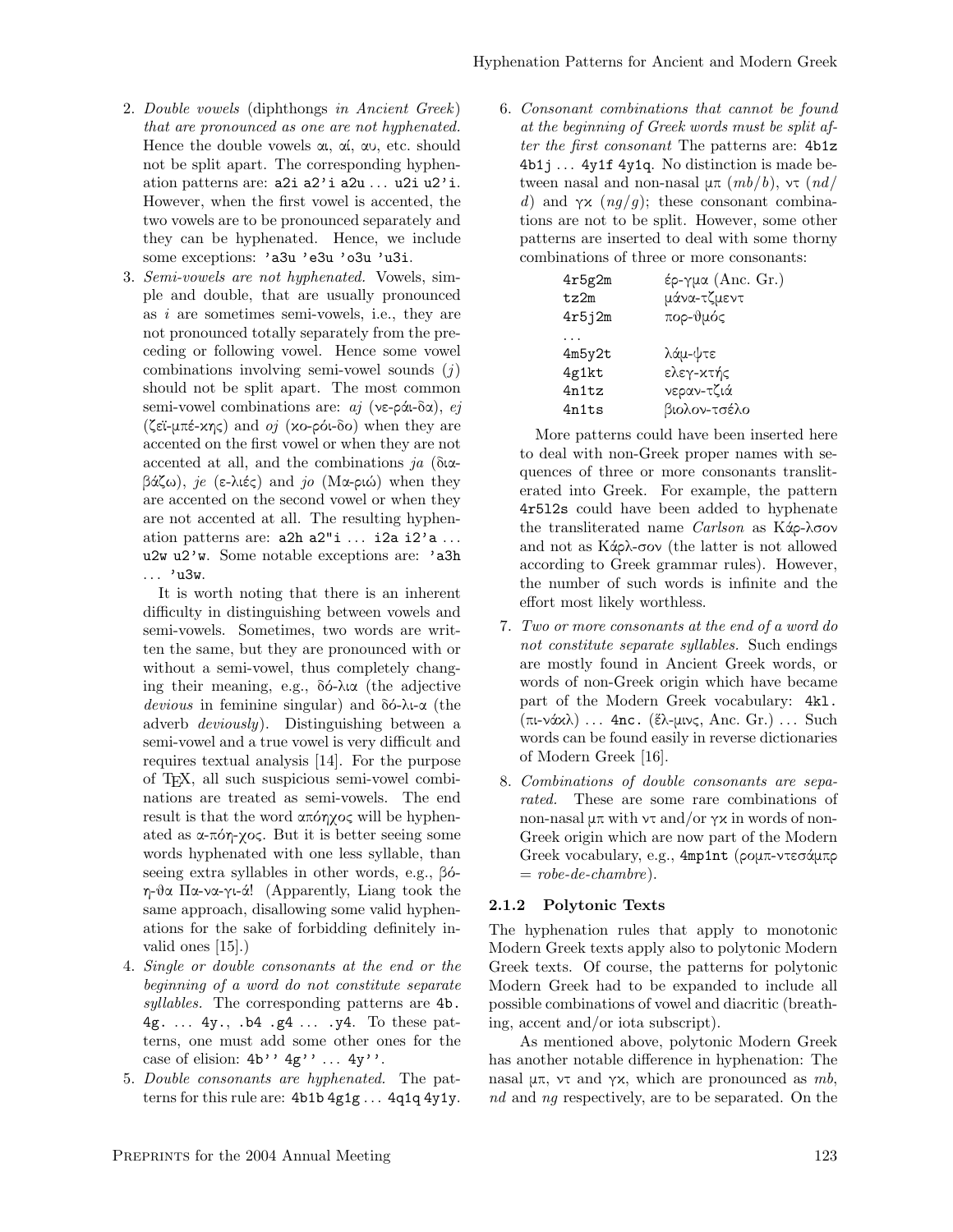contrary the non-nasal  $\mu\pi$ ,  $\nu\tau$  and  $\gamma\chi$ , which are pronounced as b, d and g, must not be separated. In general,  $\mu$ π, ντ and γκ are nasal, thus the patterns: 4m1p, 4n1t, and 4g1k. These consonant combination are non-nasal when they follow another consonant: ἄλ-μπου-ρο, σεβ-ντάς, ἀρ-γκό, etc., or in words of non-Greek origin: >Ι-µπραήµ, µπι-ντέc, etc.

For the creation of hyphenation patterns, the non-nasals  $\mu\pi$ , ντ and γx can be treated in the same way Haralambous treated Ancient Greek compound words [5]. Hence, with the help of Andriotis' etymological dictionary [17], a list of exceptions was built such as:

| .giou5g2k<br>5g2krant. | Γιου-γκοσλάβος<br>Βόλγκο-γκραντ |
|------------------------|---------------------------------|
|                        |                                 |
| .qa5n2to               | χα-ντούμης                      |
| .qa5n2tr               | γα-ντρῶν                        |
| .q'a5n2tr              | χά-ντρα                         |

The list of all these exceptions is quite lengthy and covers five printed pages of Eutypon [6].

### 2.2 Patterns for Ancient Greek

The grammatical rules for hyphenation of Ancient Greek are mostly the same as those for polytonic Modern Greek. Apparently, the Ancient Greeks hyphenated following the simple rule that a single consonant between two vowels in one word belongs with the second vowel: σο-φί-ζω, κα-θά-περ. The Ancient Greeks also considered non-accented words as being part of the following word [18]. For example, the Ancients would hyphenate έχ τούτου as έ-χτού-του. Nonetheless, rules introduced by later scholars do not allow for such extravagant hyphenations.

A very tricky rule introduced by modern scholars states that "[Ancient Greek] compound words divide at the point of union" [18]. This rule has been extended to katharevousa and some typographers are still using it for polytonic Modern Greek (most likely mistakenly). That rule also appears in two variations. In one variation, which has been adopted by The Chicago Manual of Style [19], compound words are divided into their original parts irrespective of whether those original parts have been modified or not. Therefore, one should hyphenate στρατ-ηγός (στρατὸν + ἄγω), Διόσ-κουρος (Διὸς +  $xo$ ῦρος), etc. This is the rule followed by Haralambous for the creation of Ancient Greek hyphenation patterns for the commercial package ScholarTEX [5]. In another variation, adopted by some 19th-century scholars [20] and the Academy of Athens [21], compound words are divided into their original constituent words only when the first word has not lost its last vowels by elision. According to that rule variation, the word στρατηγόc should be hyphenated as στρα-τηγόc, because the first word (στρατόν) has lost its final ον.

For the creation of hyphenation patterns for Ancient Greek, the author chose to follow the rule adopted by the Academy of Athens, because this rule has also been adopted in the manuals used in the Greek high schools and lycées  $[11]$ . Thus, with the help of two widely-used dictionaries [22, 23], a list of exceptions for compound words was incorporated into the list of patterns for Ancient Greek:

| >adi'e2x1          | ἀδιέξ-οδος         |
|--------------------|--------------------|
| >adie2x1           | άδιεξ-όδου         |
| $>$ adu $2s1'w$    | άδυσ-ώπητος        |
| $>$ adu $2$ s $1w$ | άδυσ-ωπήτου        |
|                    |                    |
| i2s1qili'akic.     | δισ-χιλιάχις, etc. |
| i2s1muri'akic.     | δισ-μυριάχις, etc. |

This list is quite extensive; it includes 1555 patterns and covers twenty-eight printed pages [24].

It is worth mentioning here that special care has been taken not to confuse Ancient and Modern Greek exceptions for the division of consonants. For example, there are no Ancient Greek words that start with the Modern Greek double consonants µπ, ντ, γκ, τζ and τσ. Therefore, all these combinations are divided in Ancient Greek texts, with no exception. Also, combinations of stopped consonants  $(\pi,$ β, φ / τ, δ, θ / κ, γ,  $\chi$ ) and the nasals  $\mu$  or  $\nu$  are not divided [20].

## 3 Putting the Patterns to Work

The patterns have been archived in three files, which have already found their way onto CTAN [24]:

- GRMhyph?.tex for monotonic Modern Greek,
- GRPhyph?.tex for polytonic Modern Greek, and
- GRAhyph?.tex for Ancient Greek.

(The ? is a number indicating the current version.)

The first two patterns for Modern Greek were tested on a sample text created by the author, after building a new bplain format [6]. (Incidentally, bplain is just an extension of Knuth's plain format for the use of several languages with babel.) The result showed considerable improvement in comparison to hyphenation results obtained by earlier set of patterns (Table 1). With another bplain format, the hyphenation patterns for Ancient Greek were tested on five classic texts in their original:

- Herodotus, *The Histories* A, I–III;
- Xenophon, Anabasis A, 1.IV.11–13;
- Plutarch, *Lives* Themistocles, II.1–5;
- Strabo, *Geography*, 7.1.1–5; and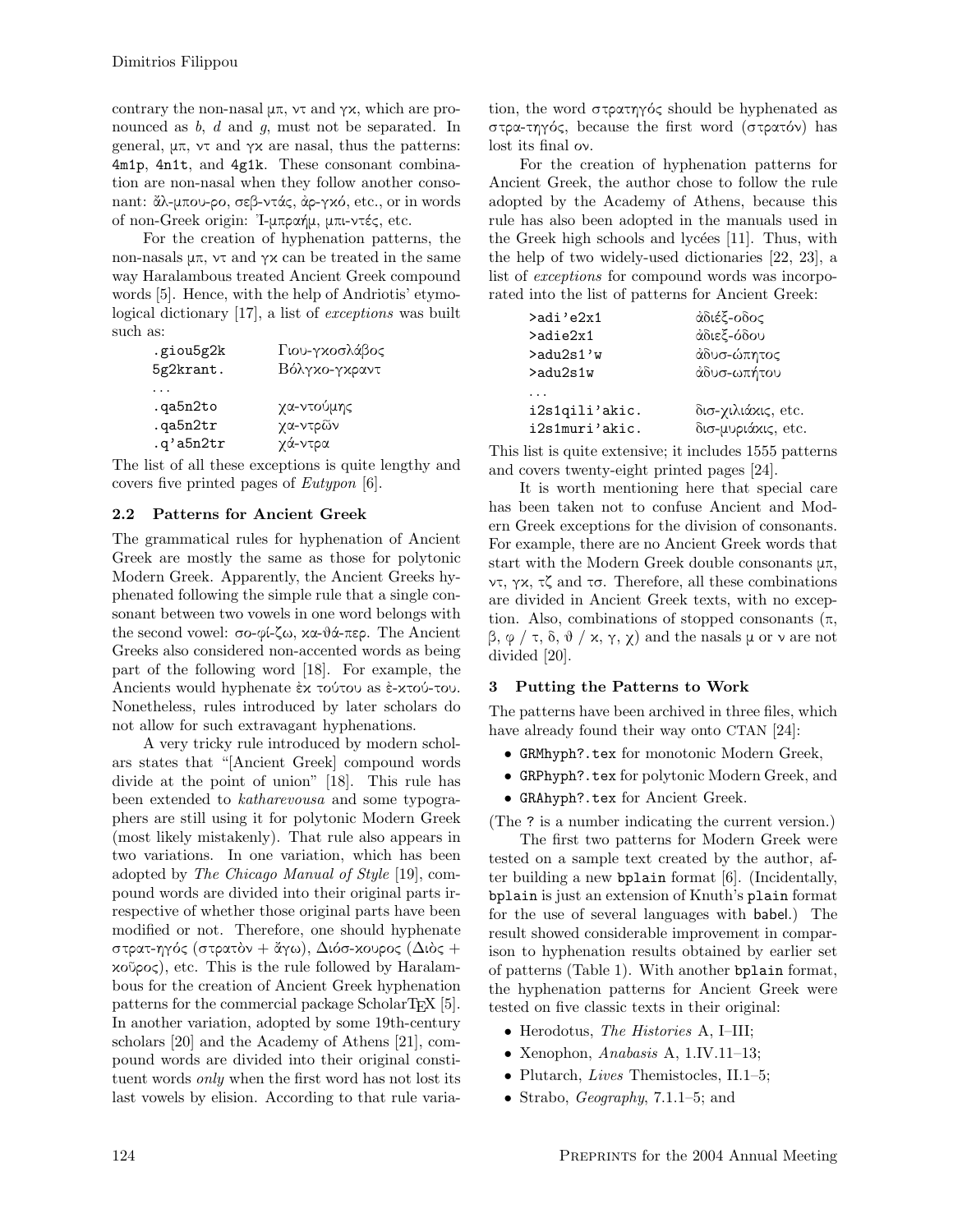|                         | <b>Mistakes</b> | <b>Misses</b>   |
|-------------------------|-----------------|-----------------|
| Patterns                | $(\%)$          | $\mathscr{D}_0$ |
| $rgrhyph.$ tex $[1]$    | 25              | 13              |
| grhyph.tex [4]          | 3               | 16              |
| GRPhyph.tex (this work) | -               | 3               |

Table 1: Results from hyphenation tests with three different sets (files) of hyphenation patterns available in the public domain. Mistakes represent erroneous hyphenations. Misses represent missed hyphenation points.

#### • Lysias, Defence against a Charge for Taking Bribes.

Surprisingly, T<sub>E</sub>X correctly hyphenated *all* Ancient Greek words found in these texts, which cover about seven printed pages [7, 24].

The author, however, does not believe that his patterns are error-free. The Ancient Greek adjective προσκοπή has two different etymologies and meanings: "looking out for" hyphenated as προ-σκοπή (πρä + σκοπέω), or "an offence" hyphenated as προσ-κοπή (πρὸς + κόπος). Unfortunately, TEX does not do textual analysis and will not understand the difference. Syllables with vowel synizesis may be erroneously split apart, e.g., χρυ-σέ-ú instead of χρυσέú. Again, TEX does not do textual analysis and it is impossible for a typesetting system to capture such small details. Finally, the use of the same patterns for typesetting a mixed Ancient and Modern Greek text will bring a few surprises. For the purpose of TEX, Ancient and Modern Greek are better treated as two different \languages.

#### 4 Creation of Patterns for ibycus and  $\Omega$

The patterns created by the author have already been picked up by other people who are working on other packages or systems that use different font encodings. Using a Perl script, Apostolos Syropoulos adapted the hyphenation patterns for monotonic Modern Greek and Ancient Greek for usage with  $\Omega$  [25]. Using another Perl script, Peter Heslin [26] adapted the hyphenation patterns for Ancient Greek for the ibycus package, which can be used for typesetting texts obtained from the Thesaurus Linguae Graecae.

### 5 Conclusions

The hyphenation patterns created by the author for Ancient and Modern Greek are indeed superior to those previously found on CTAN. Nonetheless, the patterns are presently under revision to eliminate a few minor mistakes. The author anticipates that the improved patterns will be released in CTAN very soon—probably before the TUG 2004 conference. Hopefully, these patterns will shortly after migrate into ibycus and  $\Omega$ , and they will become the default Greek hyphenation patterns in whatever system/ package becomes the successor of TEX.

#### 6 Acknowledgements

The author would like to thank Dr Spyros Konstandatos, former lecturer of Classics at McGill University, Montreal, Canada, for giving him access to his collection of Greek dictionaries. The author would like also to express his gratitude to Karl Berry (president, TEX Users Group, USA), Baden Hughes (University of Melbourne, Australia) and Steve Peter (TEX Users Group/Beech Stave Press, USA) for meticulously reviewing and editing this paper.

#### References

- [1] Y. Haralambous. rgrhyph.tex, vers. 1.1. CTAN: fonts/greek/yannis, 1990.
- [2] K. J. Dryllerakis. grkhyphen.tex,  $GREEKTEX,$  vers.  $4.0\alpha$ . ftp://laotzu.doc. ic.ac.uk/pub/tex, 1994.
- [3] Y. Moschovakis. gehyphen.tex. CTAN: fonts/greek/greektex, 1994.
- [4] C. Beccari. grhyph.tex. CTAN: fonts/ greek/cb, 1997.
- [5] Y. Haralambous. Hyphenation patterns for Ancient Greek and Latin. TUGboat, 13:459–467, 1992.
- [6] D. Filippou. Beltiomenoi kodikes syllabismou polytonikon kai monotonikon keimenon gia to TEX kai to LATEX (Improved hyphenation patterns for polytonic and monotonic Modern Greek texts typeset by T<sub>F</sub>X and L<sup>AT</sup>F<sub>X</sub>. Eutypon, (4):1–16, 2000. In Greek.
- [7] D. Filippou. Kodikes sullabismou gia ten stoicheiothesia archaion hellenikon keimenon me to TFX kai to LATFX (Hyphenation patterns for typesetting Ancient Greek texts by TEX and IATEX). Eutypon,  $(5)$ :7-15, 2000.
- [8] S. Levy. Using Greek fonts with TEX. TUGboat, 9:20–24, 1988.
- [9] F. M. Liang, P. Breitenlohner, and K. Berry. PATGEN—PATtern GENeration Program, vers. 2.3. CTAN: systems/knuth/unsupported/ texware/patgen.web, 1996.
- [10] P. Sojka. Hyphenation on demand. TUGboat, 20:241–247, 1999.
- [11] M. Oikonomou. Grammatike tes Archaias Hellenikes (Grammar of Ancient Greek).